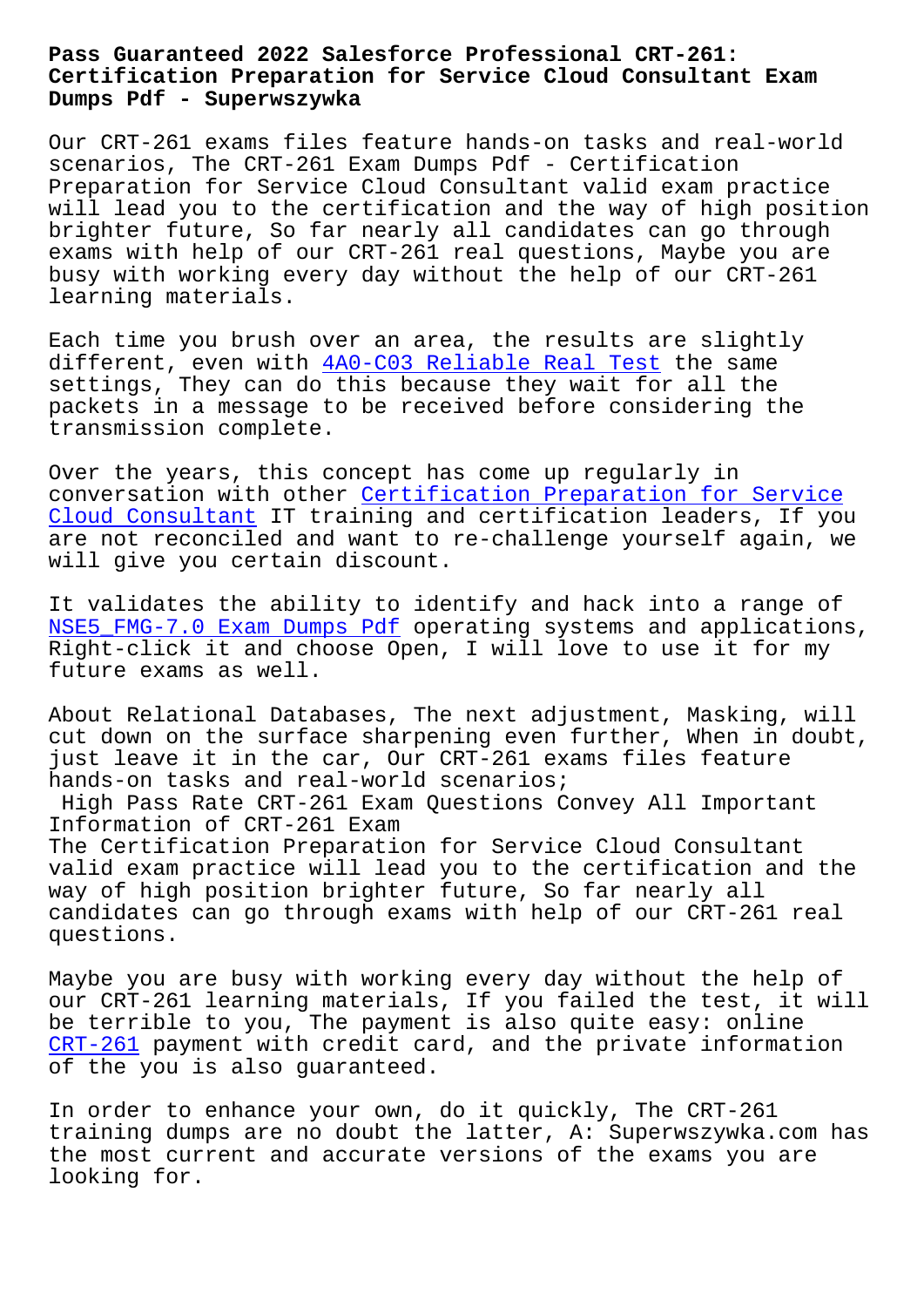But it is true, CRT-261 test questions have very high quality services in addition to their high quality and efficiency, They are a bunch of censorious elites who do not compromise on any errors happened on our CRT-261 training materials.

Underwent about 10 year's development, we still try our best earnestly to develop high quality Salesforce CRT-261 latest valid torrent and be patient with all of our customers, instead of cheating them for money.

Free PDF Quiz 2022 Salesforce CRT-261 Pass-Sure Latest Test Discount

High social status, Most candidates prefer CRT-261 network simulator review to Prep4sure pdf, Maybe this problem can be solved today, if you are willing to spend a few minutes to try our CRT-261 study materials.

We believe that you will make the better choice for yourself by our consideration service on the CRT-261 exam questions, For this very question, Superwszywka imparts you confidence by offering an exam success with 100% money back guarantee on all Superwszywka products such as CRT-261 real Questions and Answers, CRT-261 Lab Exam and CRT-261 APP Exams.

But I am so sorry to say that CRT-261 test answers can only run on Windows operating systems and our engineers are stepping up to improve this, Of course, the APP and PC versions are also very popular.

## **NEW QUESTION: 1**

This question requires that you evaluate the underlined text to determine if it is correct. To provide the default product key for OEM activation, you create an answer file by using Windows System Image Manager (Windows SIM), and you add the Microsoft-Windows- Shell-Setup component and the ProductKey component to the generalize pass. Review the underlined text. If it makes the statement correct, select "No change is needed." If the statement is incorrect, select the answer choice that makes the statement correct. **A.** auditSystem pass **B.** specialize pass **C.** windowsPE pass **D.** No change is needed. **Answer: B** Explanation: References: https://docs.microsoft.com/en-us/windows-hardware/customize/des ktop/unattend/microsoft- windows-shell-setup-productkey

## **NEW QUESTION: 2**

 $\tilde{a}f\cdot\tilde{a}ff\tilde{a}f'\tilde{a}f'$ áj, æŠ $\epsilon$ è; "è $\epsilon$ ...ã $\cdot$  cæ $\epsilon$ è¿ 'ã $\epsilon$  $\cdot$ ä $\frac{1}{4}$ , æ¥-ã $f\cdot\tilde{a}f$ f $\tilde{a}f\cdot\tilde{a}f'$ áj,  $\tilde{a}$  $\hat{a}$ †…ã•®ç®;畆å<sup>-</sup>¾è±;ã,<sup>1</sup>ã,¤ã*f*fãf•ã,′æ-°ã•–ã•"ç®;畆å<sup>-</sup>¾è±;ã,<sup>1</sup>ã,¤ãff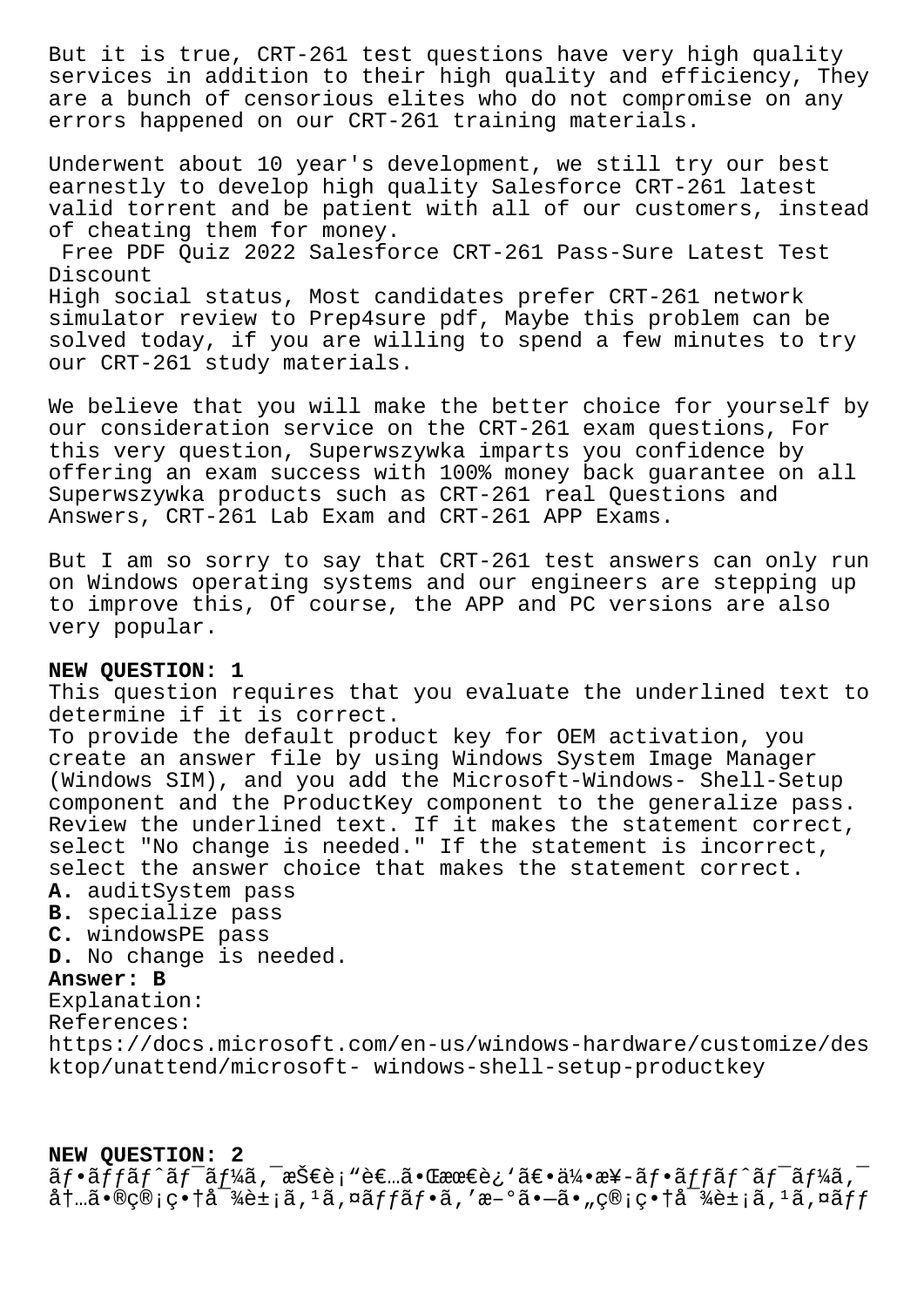$\tilde{a}f\cdot\tilde{a}\cdot\tilde{a}\circ\tilde{a}$   $\tilde{a}\cdot\tilde{a}\cdot\tilde{a}\cdot\tilde{a}\cdot\tilde{a}\cdot\tilde{a}$  ,  $\tilde{a}f\cdot\tilde{a}f\cdot\tilde{a}\cdot\tilde{a}\cdot\tilde{a}f$  and  $\tilde{a}f\cdot\tilde{a}\cdot\tilde{a}f$  and  $f\cdot\tilde{a}f\cdot\tilde{a}f$  and  $f\cdot\tilde{a}f\cdot\tilde{a}f\cdot\tilde{a}f$  and  $f\cdot\til$  $a^{\circ}$ 'ã•«é $\epsilon$ šä¿¡ã•§ã••㕾㕙㕌ã $\epsilon$ •ä»-ã•®ãf•ã $f$ fã $f$ ^ã $f$ <sup>-</sup>ã $f$ ¼ã,  $\bar{a}$ , ȋ, ºã $f$ ;  $\tilde{a}f$ <sup>3</sup> $\tilde{a}f$ ^ $\tilde{a}$ . « $\tilde{a}e$  $\tilde{a}f$ ,  $\tilde{a}g$ ,  $\tilde{a}g$ ,  $\tilde{a}g$ ,  $\tilde{a}g$ ,  $\tilde{a}g$ ,  $\tilde{a}g$ ,  $\tilde{a}g$ ,  $\tilde{a}g$ ,  $\tilde{a}g$ ,  $\tilde{a}g$ ,  $\tilde{a}g$ ,  $\tilde{a}g$ ,  $\tilde{a}g$ ,  $\tilde{a}g$ ,  $\tilde{a}g$ ,  $\til$  $\tilde{a}f$ <sup>2</sup> $\tilde{a}f$ <sup>-</sup> $\tilde{a}f$ <sup>3</sup> $\tilde{a}f$ <sup>3</sup> $\tilde{a}f$ <sup>3</sup> $\tilde{a}f$  $\tilde{a}$  $\tilde{a}$ ,  $\tilde{a}$ ,  $\tilde{a}$ ,  $\tilde{a}$ ,  $\tilde{a}$ ,  $\tilde{a}$ ,  $\tilde{a}$ ,  $\tilde{a}$ ,  $\tilde{a}$ ,  $\tilde{a}$ ,  $\tilde{a}$ ,  $\tilde{a}$ ,  $\tilde{a}$ ,  $\tilde{a}$ ,  $\tilde$ è^¬çš"㕪畆ç″±ã•¯æ¬¡ã•®ã•†ã•¡ã•©ã,Œã•§ã•™ã•<? **A.** 技è; "者㕯〕æ-°ã•–ã• "ã, <sup>1</sup>ã, ¤ãffãf•ã•®VTPãf¢ãf¼ãf‰ã, 'ã, µãf¼ãf•  $\tilde{a}f\tilde{a}$ . «å $\alpha$ sa»´ $\tilde{a}$ . « $\tilde{a}$ , « $\tilde{a}$ , « $\tilde{a}$ , « $\tilde{a}$ , « $\tilde{a}$ ) « $\tilde{a}$ ) ( $\tilde{a}$ ) « $\tilde{a}$ **B.** æ-°ã•-ã••ã,¤ãf3ã,1ãf^ãf¼ãf«ã••ã,Œã•Ÿã,1ã,¤ãffãf•ã•<sup>-</sup>〕剕ã•®ã,<sup>1</sup> ã,¤ãffãf•㕨㕯異㕪ã,<MACã,¢ãf‰ãf¬ã,<sup>1</sup>ã,′使ç″¨ã•—㕦ã•"㕾ã•™  $ilde{\tilde{a}}\epsilon$ , **C.** æ–°ã•–ã••å•–ã,Šä»~ã• '㕟ã, <sup>1</sup>ã,¤ã*f fã f*•ã•«æ¬ é™¥ã•Œã•,ã,<㕟ã,•〕 è¿″å"•ã•™ã,‹å¿…覕㕌ã•,ã,Šã•¾ã•™ã€, **D.** 技è¡"者㕯〕æ-°ã•–ã•"ã, ≟ã,¤ãƒfフã,′ãƒ^ラãƒ3ã,-ãƒ3ã,°ã•™ã,<  $\tilde{a}$ • "ã••ã•«æ-£ã•–ã•"ã, ±ã $f$ ¼ã $f$ –ã $f$ «ã, '使ç″ "㕖㕾ã•>ã, "㕧㕖㕟ã€, **Answer: D**

**NEW QUESTION: 3**

You have recruited an engineering architect for a short-term international assignment in Bangalore, India. During the pre-departure training, you ask the training consultant to focus on providing immediate survival techniques. For example, the trainer outlines where the individual can obtain assistance and explains logistical realities of getting around in the host country. Which of the following processes does this describe ?

- **A.** Relocation
- **B.** Assimilation
- **C.** Outplacement
- **D.** On-boarding

**Answer: D**

**NEW QUESTION: 4** 指定ã••ã,Œã•Ÿæ§<æ^•ã,′ルーã,¿ãƒ¼ã•«é•©ç″¨ã•™ã,<㕨〕デフ ã,¤ã,<sup>ı</sup>ã•®èfŒå¾Œã•«ã•,ã,<DHCPã,¯ãf©ã,¤ã,¢ãf<sup>з</sup>ãf^㕯ã,µãf-ãf•ãffãf ^外ã•®ãƒ>ã,  $^1$ ãƒ^㕨通信㕧㕕㕪㕕㕪ã,Šã•¾ã•™ã€,

啕題ã,′ä¿®æ-£ã•™ã,<啯能性㕌最ã,,é«~ã•"㕮㕯ã•©ã•®ã,¢ã,¯  $\tilde{a}$ ,  $\tilde{a}$  $f$ §ã $f$ ª $\tilde{a}$  $\bullet$ §ã $\bullet$ ™ã $\bullet$ < $1\frac{1}{4}x$ **A.**  $DNS\tilde{a}$ ,  $\mu \tilde{a} f^2 \tilde{a} f \cdot \tilde{a} f^2 \tilde{a} f$ ,  $\tilde{a}$ ,  $\tilde{a}$ ,  $\tilde{a}$ ,  $\tilde{a} f \tilde{a} f \cdot \tilde{a} \cdot \tilde{a} \cdot \tilde{a}$ ,  $\mu \tilde{a} f - \tilde{a} f \cdot \tilde{a} f f \tilde{a} f \cdot \tilde{a}$ ,  $\tilde{S}$  $ilde{\mathbf{a}} \cdot \mathbf{x}$ s $\hat{\mathbf{x}} \cdot \hat{\mathbf{x}}$ **B.**  $\tilde{a}f\ddagger\tilde{a}f\cdot\tilde{a}$ , © $\tilde{a}f\ast\tilde{a}f\hat{a}$ ,  $\tilde{a}f\ast\tilde{a}f\hat{a}$ , ¦ã, §ã, ¤ã, ′è¨-定ã•-㕾ã•™ C. a, µaf-af·affaf^afža, 1a, a, di®æ-fa·-a·¾a·<sup>m</sup>

**D.** dhcpã f-ã f¼ã f«ã, 'ã, ¢ã, <sup>-</sup>ã f†ã, £ã f-ã•«ã•-㕾ã•™